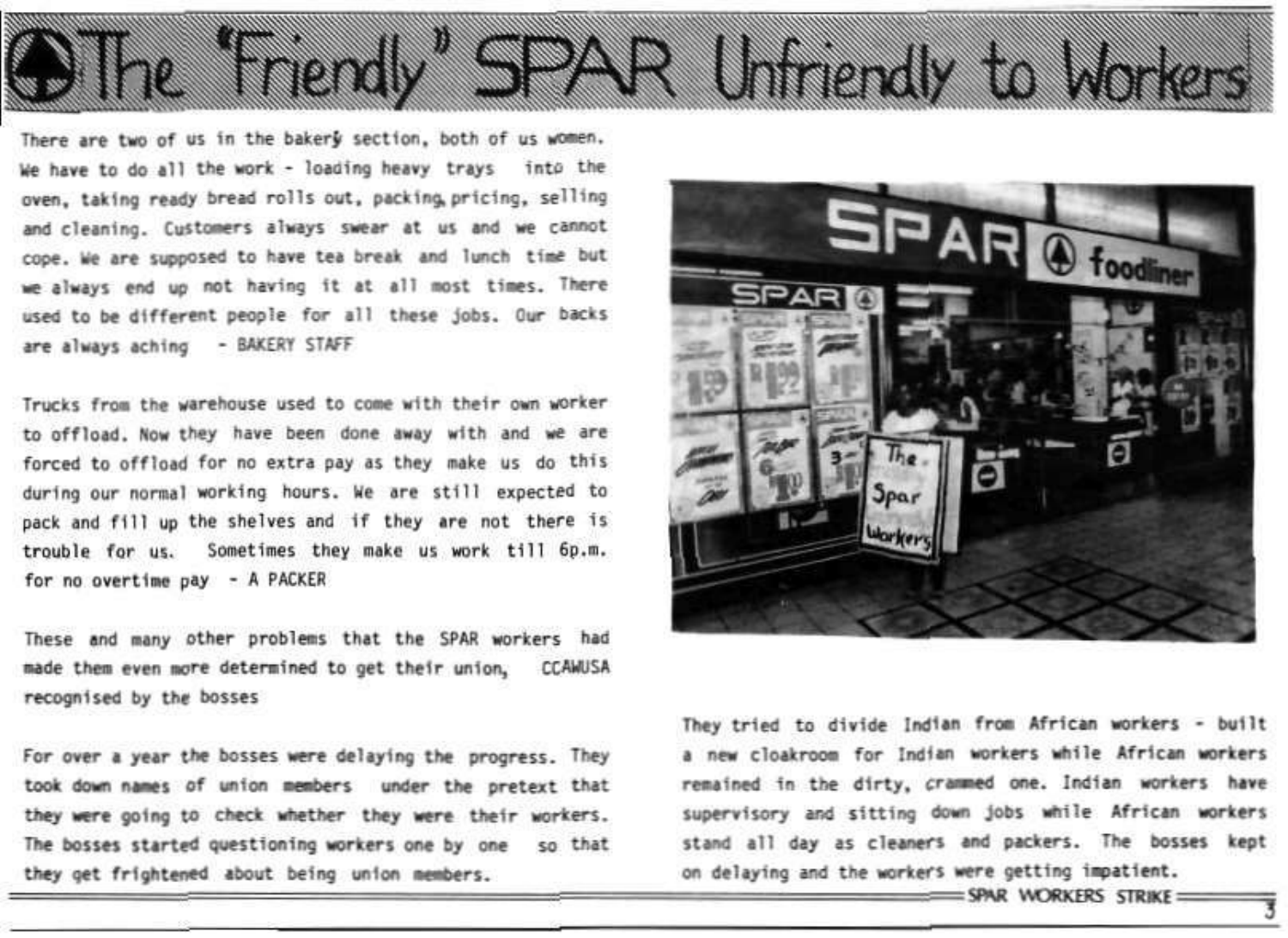## THE WORKERS FELT THAT THEY HAD HAD ENOUGH THE BOSSES DID NOT SCARE US

So when talks with the bosses broke down after so many months the workers felt they had had enough.

At a shop stewards meeting they decided to go on strike so as to put pressure on the bosses. The workers were demand ing that: -

\*The bosses recognise their union without further delay \*A wage increase of R80 a month

•Reinstatement of two dismissed workers



'Somehow the bosses got to know about the strike and our plans soon. They started threatening us with laying us off work. Once we were on strike they started asking us about what we were going to do with our children, food, rent. This did not scare us,

## THE BOSSES TRIED TO DIVIDE US

At one SPAR shop on D- day the bosses opened the front door for the cashiers and other Indian staff to come in. One shop steward there told us:" Four of the cashiers came with me to join the strikers outside the shop, as we had planned. The boss came to confront me. He accused me of forcing the cashiers to join the strike. I told him that he was the one who was putting fear into the workers when they wanted to join the other strikers. We shouted at each other and he managed to pull two of them away.

## THE BOYCOTT IS WORKING

The SPAR shoppers at Hammersdale are workers at factories in the area and also union members. They have organised themselves and are boycotting the SPAR shop there. The bosses at the SPAR there says that this boycott is not working. They gave out pamphlets asking shoppers to end the boycott. This shows that the boycott is working. They are losing a lot of money.

SPAR WORKERS STRIKE